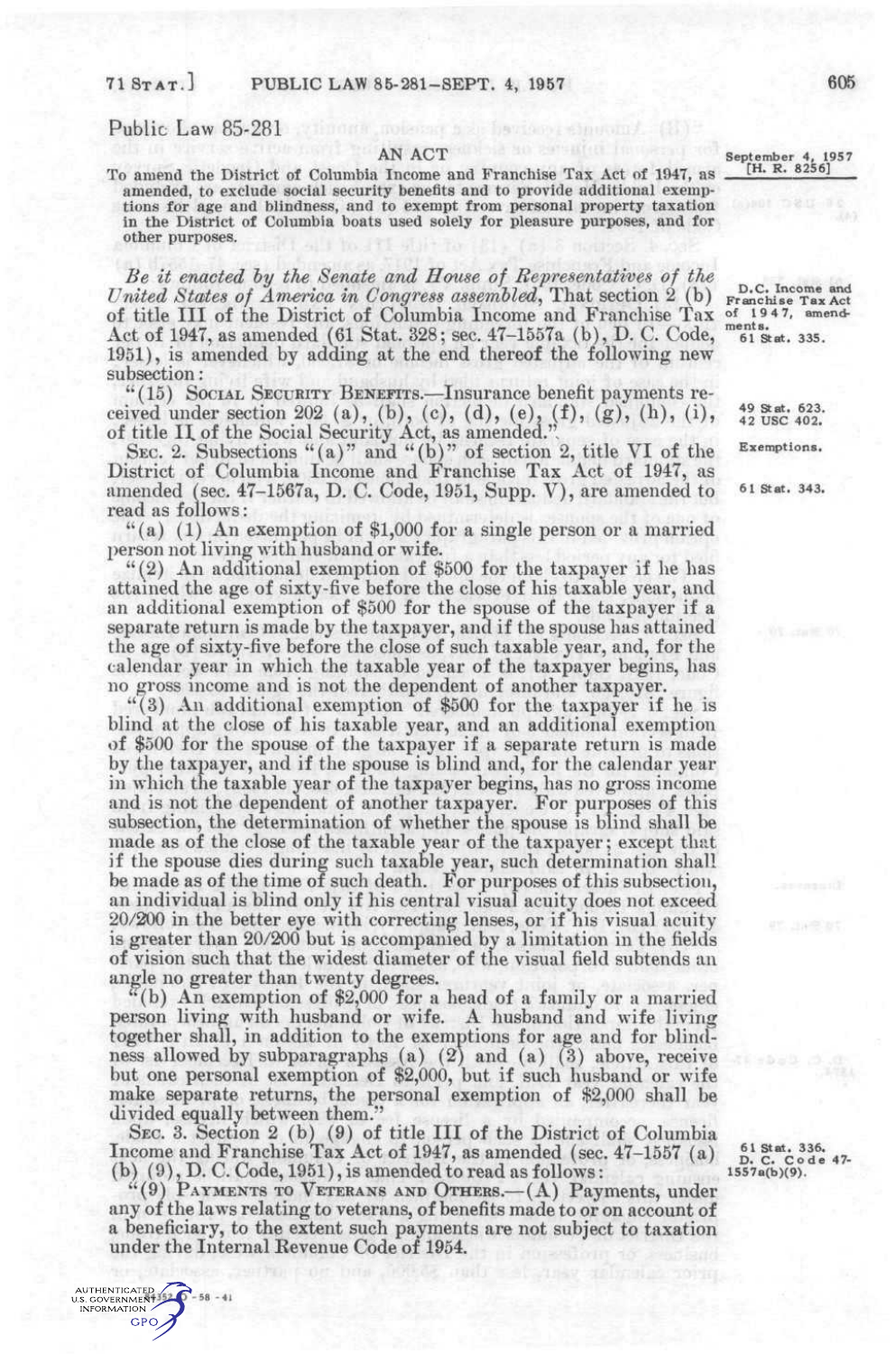"(B) Amounts received as a pension, annuity, or similar allowance for personal injuries or sickness resulting from active service in the armed forces of any country or in the Coast and Geodetic Survey or the Public Health Service to the extent such amounts are excluded  $26 \text{ US C } 104(a)$  from gross income under section 104 (a) (4) of the Internal Revenue Code of 1954."

SEC. 4. Section 3 (a) (13) of title III of the District of Columbia Income and Franchise Tax Act of 1947, as amended (sec. 47-1557b (a) 61 Stat. 338. (13)^ *J)* C. Code, 1951, Supp. V), is amended to read as follows:

"(13) OPTIONAL STANDARD DEDUCTION AND IRREVOCABLE ELEC-TION.—In lieu of the foregoing deductions, any resident may elect to deduct for the taxable year an optional standard deduction of 10 per centum of the adjusted gross income or \$1,000, whichever is lesser; in the case of joint returns filed by husband and wife living together, the combined standard deduction shall be limited to 10 per centum of the adjusted gross income of both, or \$1,000, whichever is lesser; in the case of separate returns by husband and wife living together, the standard deduction of each spouse shall be limited to 10 per centum of the adjusted gross income of that spouse or \$500, whichever is lesser, but the standard deduction shall be allowed to neither if the net income of one of the spouses is determined by itemizing the deductions. The option provided in this paragraph shall not be permitted on any return filed for any period less than a full calendar or full fiscal year.

"The election to claim the optional standard deduction, or to itemize deductions, shall be irrevocable for the taxable year for which the election is made."'

70 Stat. 70. gj,(. 5 Section 4 (a) of title VI of the District of Columbia Income and Franchise Tax Act of 1947, as amended (sec. 47-1567b (b), D. C. Code, 1951, Supp. V), is amended by striking from said section the figure "\$10,000'\* and inserting in lieu thereof the figure "\$5,000".

SEC. 6. Subparagraph numbered "SECOND" of paragraph numbered 10 of section number 6 of the Act entitled "An Act making appropriations to provide for the expenses of the government of the District of Columbia for the fiscal year ending June 30, 1903 and for other purposes", approved July 1,1902 (32 Stat. 590, 620, ch. 1352), as amended (sec. 47-1208, D. C. Code, 1951, Supp. V), is amended by striking from said subparagraph the phrase in parentheses reading "(to the extent of the first \$1,000 of their value)", and by inserting a comma after tlie w^ord "boats" in said subparagraph.

Licenses. SEC. 7. Subsection (b) of section 1 of title XIV of the District of Columbia Income and Franchise Tax Act of 1947, as amended (sec. 70 Stat. 79.  $47-1591$  (b), D. C. Code, 1951, Supp. V), is amended to read as follows:

"(b) TRADE, BUSINESS, OR PROFESSIONAL LICENSE.-Every person, other than a corporation, who, as an individual, sole proprietor, partner, associate, or joint venturer shall, in the District of Columbia, engage in or conduct a trade, business, or profession which is excluded from the imposition of the District of Columbia tax on unincorporated businesses under the definition set forth in section 1 of title VIII B. C. Code 47- of this article, shall file with the Assessor prior to December 1st of the calendar year 1957, and prior to December 1st of each calendar year thereafter, an application for a trade, business, or professional license, accompanied by a license fee of \$25, which license, upon issuance, shall entitle such person to engage in or conduct a trade, business, or profession in the District of Columbia during the next ensuing calendar year: *Provided*, That no license shall be required under this subsection to be obtained by any individual or sole proprietor engaging in or conducting a trade, business, or profession in the District of Columbia whose annual gross receipts from such trade, business, or profession in the District of Columbia were, during the prior calendar year, less than \$5,000, and no partner, associate, or